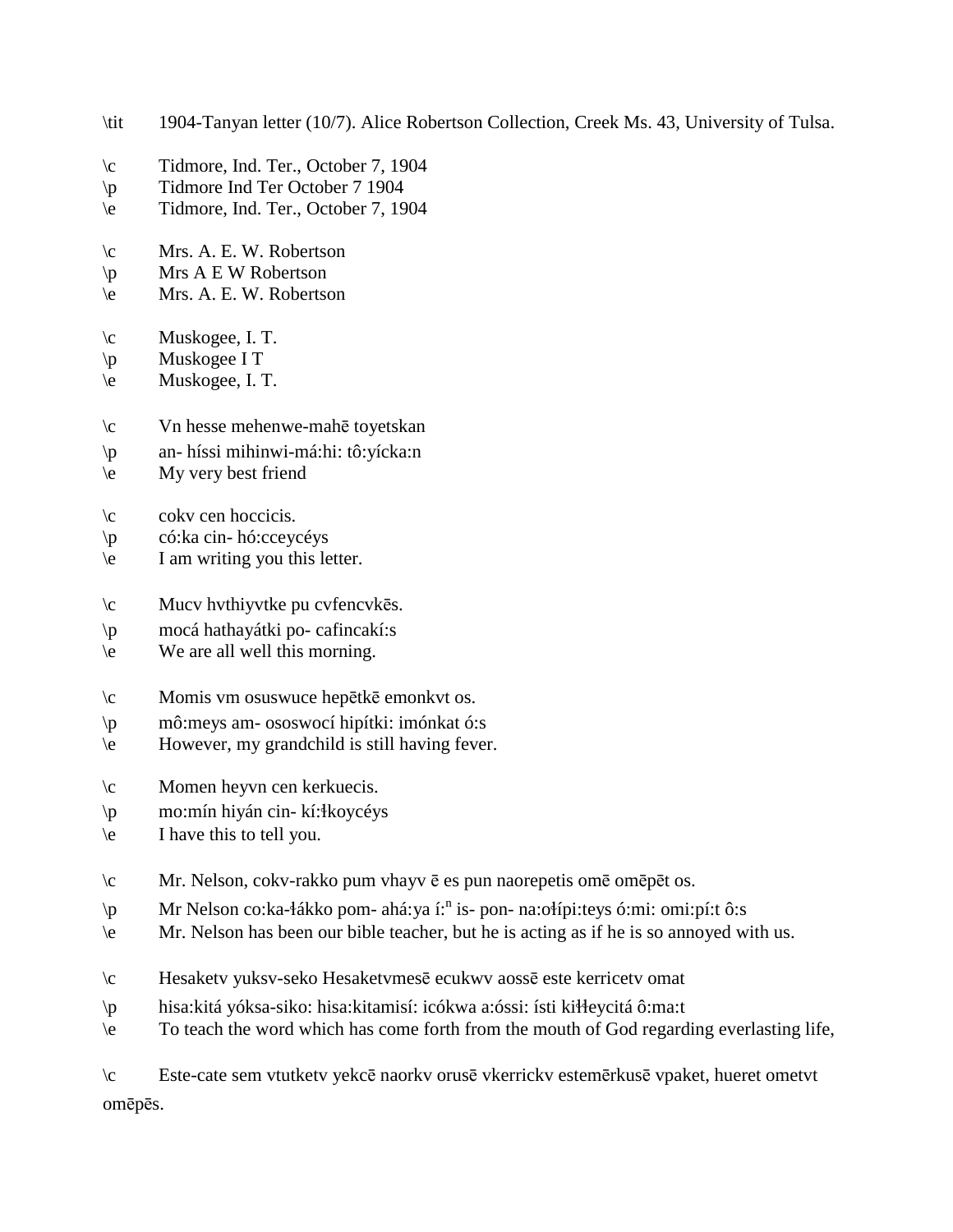\p isti-cá:ti 'sim- atotkitá yíkci: na:ó:łka ŏ:<sup>n</sup>¬osi: akiłłéycka istimĭ:<sup>n</sup>łkosi: apâ:kit hôyłit omítat omî:pi:s

\e one must stand firm in the commitment to carry out the work among the sinful ways of Indians and convert them.

- \c Este-cate 'na-hvtke tvlofv vtēhkat,
- \p isti-cá:ti na:-hátki 'taló:fa atî:hka:t
- \e The ways of Indians living in white towns
- \c Este ena-hvtke vtēhkat
- \p ísti ina:-hátki atî:hka:t
- \e and the white people living in the cities and town
- \c em vtutketv etem mvrahkēt omes.
- $\pi$  im- atotkitá itim- małáhki:t ô:mis
- \e are very different.
- \c Tvlofv ofv este cokv-kērrvlket omes.
- \p 'taló:fa ó:fa ísti co:ka-ki:!!âlkit ô:mi:s
- \e The town dwellers are educated.
- \c Momis vnrvwv-omv, cuko-vlhēkv kicetv, Este-catet, Hvtket ot, omē estomis
- \p mô:meys ân!awa-ó:ma coko-alhí:ka keycitá isti-cá:tit hátkit ot o:mí: istô:meys
- \e But in rural areas, all families whether Indian or white,
- \c cokv kerretv estemerkvkēt os.
- \p có:ka ki!!itá istimi!kakí:t ô:s
- \e lack education and all suffer the consequences.
- \c Monkv mv este tayēt omekv,
- \p mônka má ísti tă: n yi:t ô:mika
- \e There are so many people in this situation,
- \c nake tetaye-mahēn, cokv pu kerrvket omat,
- \p nâ:ki 'tita:yi-má:hi:n có:ka po- ki!!akí:t ô:ma:t
- \e which is lack of book learning

\c Klist ofv fulletv hoporrenkvkeyē hēret omat tetayen sepoh mvttvkē omen epoh vkerricēpet pu kicet os.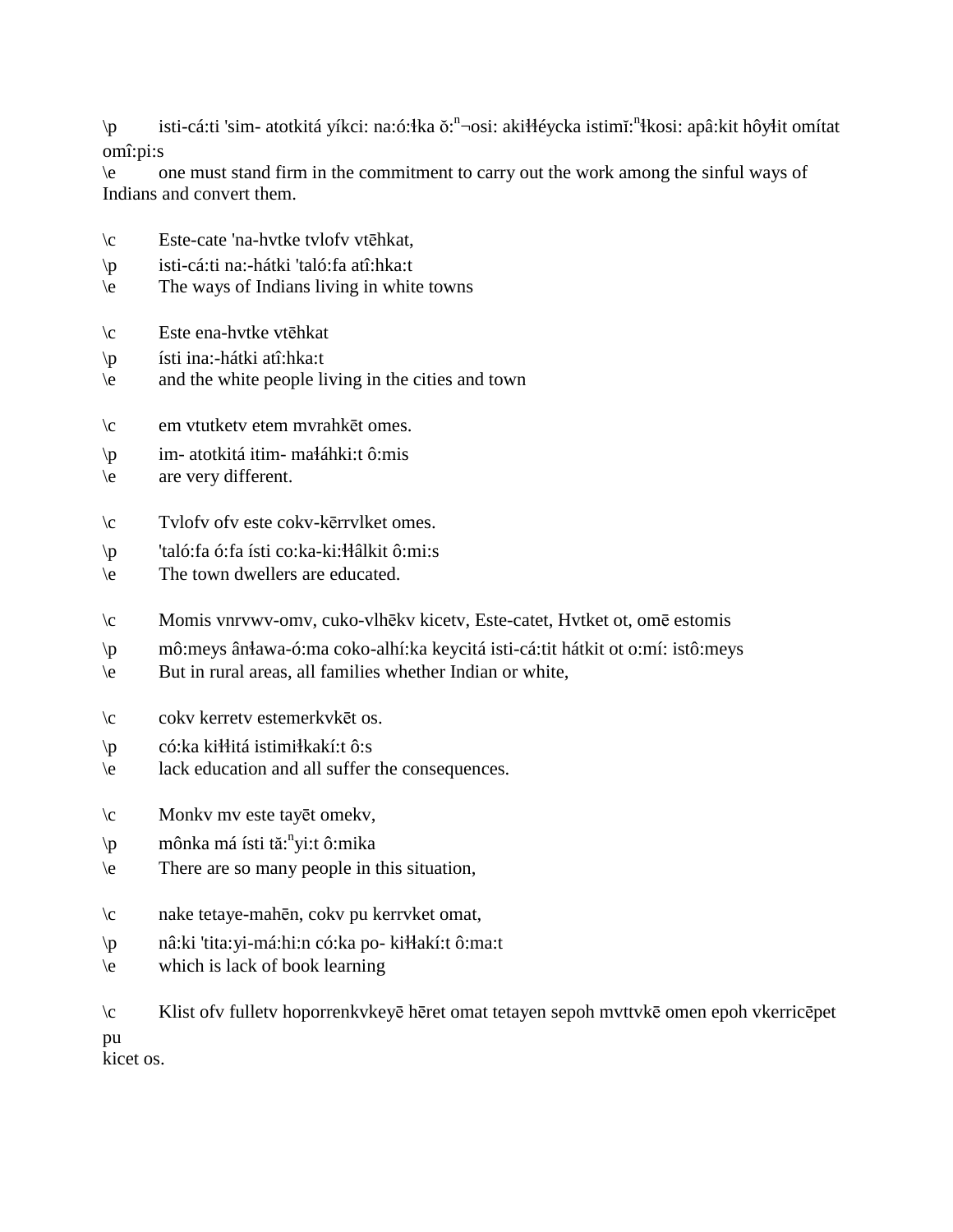\p kláyst ó:fa follitá hopołłinkakíyi: hĭ:"łit o:mâ:t 'titâ:yin 'sipoh- mattakí: ó:mi:n ipohh-

akiłłeycipí:t po-

keycít ó:s

\e and there are those who seem to think that a simple faith in Christ is sufficient in understanding what we should do to guide ourselves.

- \c Este-cate en fulletv kerrekot os.
- $\pi$  isti-cá:ti in- follitá kí $\frac{1}{10}$ iko:t ô:s
- \e He (Mr. Nelson) is ignorant of Indian ways.
- \c Este-cate ofv vrepekot omēpekv.
- \p isti-cá:ti ó:fa a!ípiko:t omî:pika
- \e He does not socialize with Indians.
- \c Cokv-rakko vketeckv nettv oh mvtteciciyē svtutcēnes
- \p co:ka-!ákko akití:cka nítta oh- matticéycayi: 'satócci:nís
- \e I have now missed three bible study days.

\c Nvkvftetv cv nokken, vm osuswv ennokkan, es yomen, mv omof este svkeko svshoyēt on okvtēt os.

\p nakaftitá ca- nô:kkin am- osóswa innô:ka:n is- yô:min má ô:mo:f ísti sakíko: sashoyí:t ô:n o:katí:t ô:s

\e He is using the one time I got sick and my grandchild was sick and at that time there was practically no

attendance.

- \c Momet wikepvyē tayet omes maketvn pohiyvnks.
- \p mo:mít weykipáyi: tâ:yit o:mís ma:kitán pô:hayanks
- \e I later heard that he said he just wanted to quit.
- \c Este sulkē ome tayē tokot oman okes.
- \p ísti sólki: ó:mi: tá:yi: tóko:t ô:ma:n o:kís
- \e There are not many of us.
- \c Kelpv Cvnse, Sam Deer, Jackson Wolf, John Yarbrough, vne, momen yvtekv es yomusēs.
- \p kilpa- cánsi Sam Deer Jackson Wolf John Yarbrough aní mo:mín yatíka is- yô:mosi:s
- \e Gilbert Johnson, Sam Deer, Jackson Wolf, John Yarbrough and I are the only translators.
- \c Mr. Johnson, Yarbrough tepaket, tayen welvkekot omes.
- \p Mr Johnson Yarbrough tipâ:kit tă: n yin wilákiko:t ô:mis
- \e Mr. Johnson and Yarbrough do not travel very much.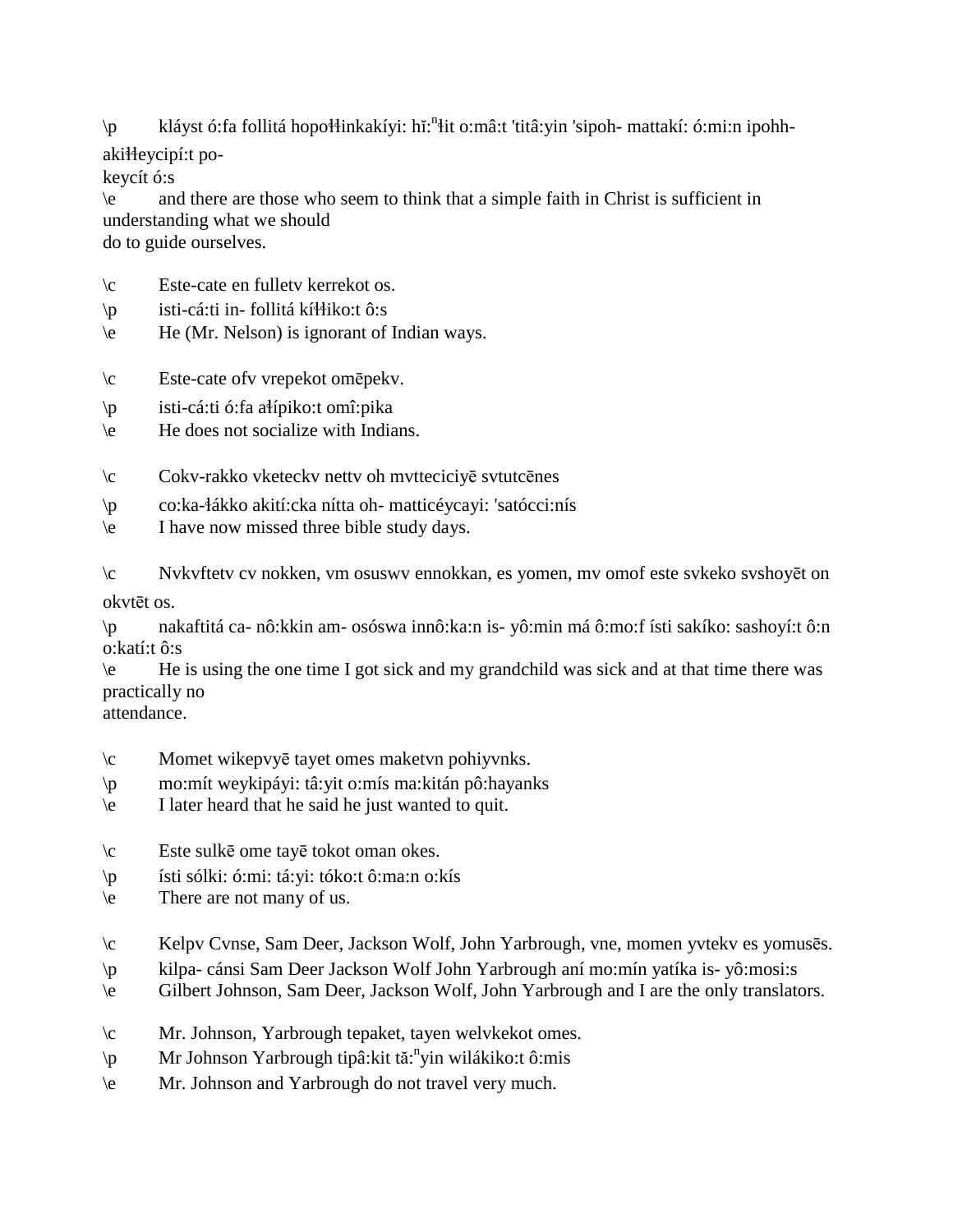- \c Momen pume fulluseyat, mamvn pumet omvlkv toyeyē hēret omeyan okepes.
- \p mo:mín pó:mi follosíya:t má:man pó:mit omálka tô:yiyi: hĭ: n !it o:miyâ:n oki:pís
- \e He knows it is only us and momma who make up the attendance almost entirely.
- \c Hvse vtekat vhokkolvn pum vhayēt os.
- \p hasí atî:ka:t ahókkolan pom- áha:yí:t ô:s
- \e He teaches us twice each month.
- \c Fullekon omis nake em estome onks, en cuko tempet ok.
- \p fóllikon o:mêys nâ:ki im- ísto:mí: ónks in- cokó tímpit ó:k
- \e He does not mind it at all when no one shows up because his home is close by.
- \c Vhēcan, este sekon omat, em ecvpofuce ossekot, vtotket vrepē tayet omat,
- \p ahi:cín ísti -siko:n o:mâ:t im- icapo:focí óssikot ato:tkít a!ípi: tâ:yit o:mâ:t
- \e When he looks out and sees no one he does not bother to come out though he could.
- \c fullekat naorkvkē [omekus?].
- $\pmb{\text{p}}$  fóllika:t na:o $\text{kakí:} [?]$
- \e When the people do not come for study
- \c Nake mohmvranē tvlkusen fulleko svseyēt omes.
- \p nâ:ki móhmała:ní: tă<sup>n</sup>lkosin fólliko: sásiyi:t ô:mis
- \e there is always a reason for their absence.
- \c Pucase ofv vtutketv naorkv ofv ocēte?
- \p 'pocá:si ó:fa atotkitá na:ó:!ka ó:fa ó:ci:ti
- \e Can there be so much trouble in doing work for our Saviour?

\c Rev. J. R. Ramsey, Rev. Thomas D. Duncan, Rev. Wm. Meyer, Este-cate sen herē mont em vnice hēret omvnts.

\p Rev J R Ramsey Rev Thomas D Duncan Rev Wm Meyer isti-cá:ti sin- hĭ:<sup>n</sup>i: mônt im-

áneycí: hĭ:<sup>n</sup>łit o:mánts

\e Rev. J. R. Ramsey, Rev. Thomas D. Duncan, Rev. Wm. Meyer, these were so very helpful for the Indians.

- \c Bible-study vrahkueciyē hēres.
- \p Bible-study ałahkóycayi: hĭ:<sup>n</sup>łis
- \e I keep faithful to my bible studies.
- \c Este-cate ētv sen herēn erkenvkvkhoyes.
- \p isti-cá:ti í:ta sin- hi!í:n i!kinakákho:yís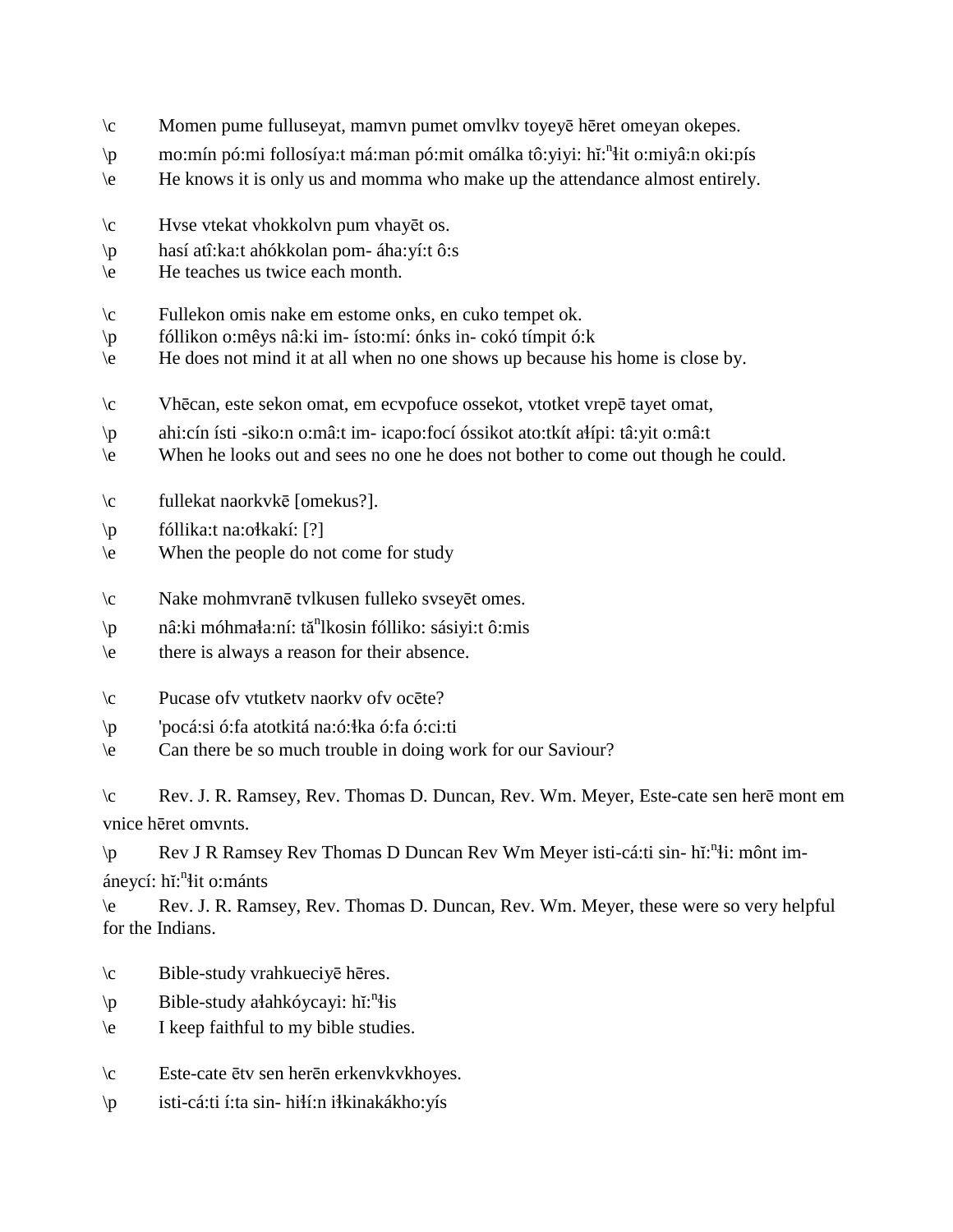- \e The sermons were better than ones delivered by Indians.
- $\operatorname{V}\nolimits$  Yomus.
- \p yô:mos
- $\le$  This is all.
- \c Cen hesse mehenwv
- \p cin- híssi mihínwa
- \e Your true friend
- $\c$  W. Tanyan
- $\pi$  W Tanyan
- \e W. Tanyan

\nb [Written on left side of page:]

- \c Monkv wikepvranē este estemerkvkuecat en hiyayvkē tokot okat
- \p mônka weykipá!a:ní: ísti istimí!kakoycâ:t in- haya:yakí: tokó:t o:kâ:t
- \e The fact that he wants to quit while the need is great shows he is not a light
- \nb [From page 3]
- $\c$  Tidmore, I. T. Oct 7, 1904
- $\pmb{\text{p}}$  Tidmore I T Oct 7 1904
- \e Tidmore, I. T. Oct 7, 1904
- \c Mrs. Robertson
- \p Mrs Robertson
- \e Mrs. Robertson
- \c Muskogee, I. T.
- $\overline{p}$  Muskogee I T
- \e Muskogee, I. T.
- \c Vn hesse mehenwe-mahe toyetskan
- \p an- híssi mihinwi-má:hi: tô:yícka:n
- \e My very true friend
- $\c$  cokv cen coyis.
- \p có:ka cín- co:yéys
- \e I write you a letter.
- \c Presbyterian Manual vketēcit eteropottēn es kerē poyis.
- \p Presbyterian Manual akíti:céyt itiłopó:tti:n is- kíłłi: pô:yeys
- \e I have just completed a Presbyterian Manual.
- \c Opunvkv-warke pale-hokkolen tutcen-oh kakē, ostoh-kakē, mahets.